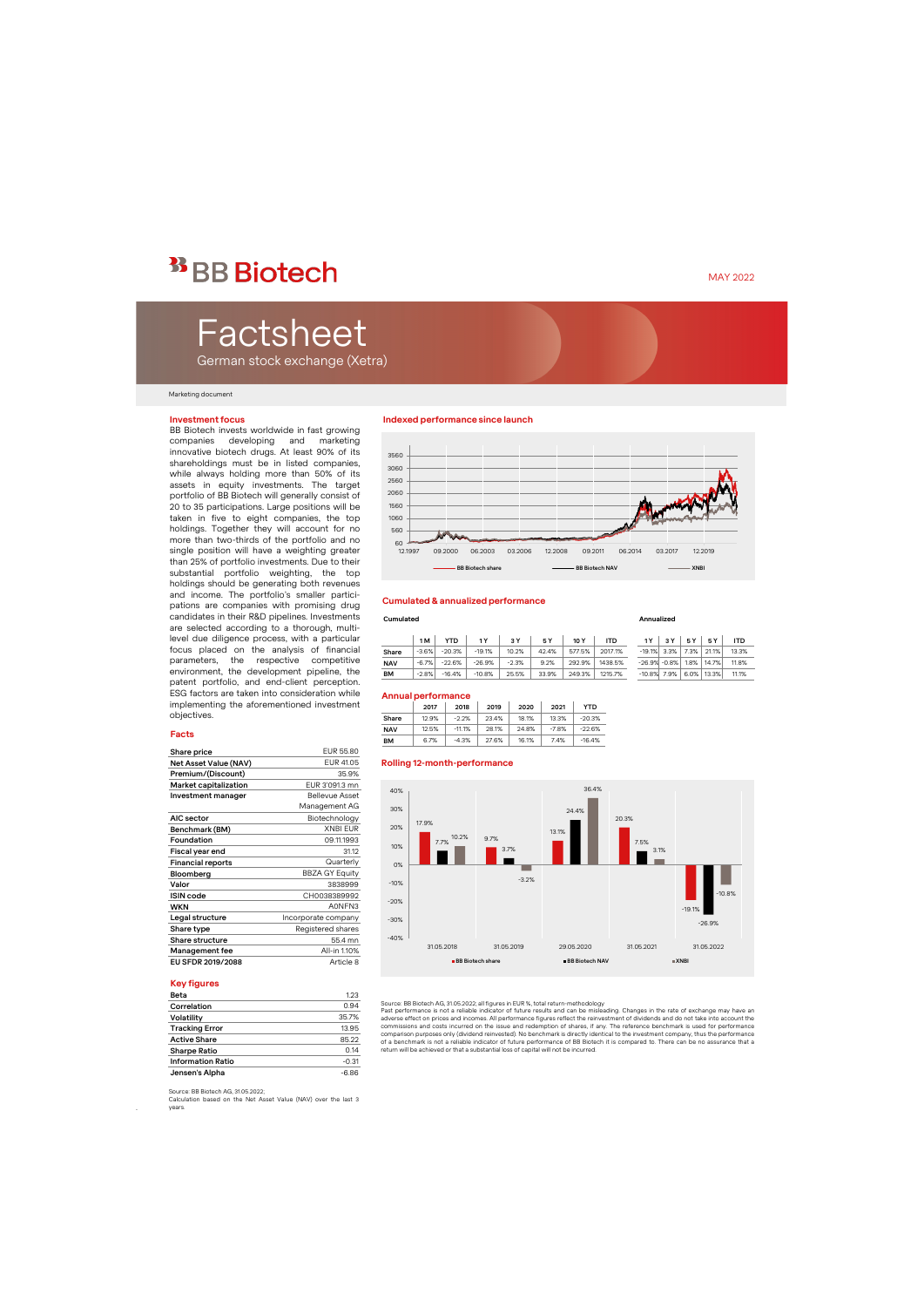### **Top 10 positions**

| Ionis Pharmaceuticals    | 10.7% |
|--------------------------|-------|
| Argenx SE                | 8.6%  |
| Moderna                  | 8.1%  |
| Neurocrine Biosciences   | 7.9%  |
| Vertex Pharmaceuticals   | 7.6%  |
| Incyte                   | 6.5%  |
| Intra-Cellular Therapies | 6.1%  |
| Alnylam Pharmaceuticals  | 5.1%  |
| Arvinas                  | 4.2%  |
| <b>Fate Therapeutics</b> | 4.0%  |
| Total top 10 positions   | 68.8% |
| Total positions          | 31    |

#### **Sector breakdown**

| Small Molecule         | 52.8% |
|------------------------|-------|
| <b>RNA</b>             | 24.1% |
| Antibody               | 12.9% |
| Gene- and cell therapy | 76%   |
| Protein                | 26%   |
|                        |       |

#### **Currency breakdown**

| $\sim$ $-$ | 100.0% |
|------------|--------|

#### **Market commentary**

In May geopolitical issues were once again a focus for investors. The month of May was another volatile month for biotech stocks with the Nasdaq Biotech Index starting the month at 3760.64 hitting its low of 3382.44 on May 11 and ending the month at 3711.03. BB Biotech's share price declined by 3.1% (in CHF) in May.

In the biotech sector we saw one significant M&A deal announced on May 10 with Pfizer acquiring Biohaven Pharmaceuticals for USD 11.6 bn in cash. Biohaven is a company with an oral migraine medication that is currently approved and marketed.

Many of BB Biotech's portfolio companies reported first quarter results in May and in general their development both scientifically and financially are going according to plan.

Please find below selected highlights from a few of BB Biotech´s portfolio companies:

**Sage Therapeutics (-0.8%, in USD)** and its partner Biogen announced on May 2 that they have initiated a rolling submission of a New Drug Application (NDA) to the FDA for zuranolone in the treatment of major depressive disorder (MDD). Zuranolone is an investigational two-week, once-daily oral drug being developed for MDD and postpartum depression (PPD). The companies have submitted the nonclinical module of the NDA to the FDA and plan to submit the remaining components for the MDD filing in the second half of 2022.

**Argenx (+7.7%, in USD)** announced on May 5 positive data from the Phase III ADVANCE trial of VYVGART (efgartigimod alfa-fcab) in adults with primary immune thrombocytopenia (ITP). ADVANCE met its primary endpoint demonstrating that a higher proportion of chronic ITP patients receiving VYVGART achieved a sustained platelet count response compared to placebo. ADVANCE is the first Phase 3 clinical trial of a neonatal Fc receptor (FcRn) blocker in ITP.

**Vertex (-1.7%, in USD)** announced on May 2 updates on its Phase 1/2 clinical trial of VX-880, an investigational stem cell-derived, fully differentiated pancreatic islet cell replacement therapy for people with type 1 diabetes (T1D) with impaired hypoglycemic awareness and severe hypoglycemia. Two patients in Part A received VX-880 at half the target dose. The first patient dosed in Part A of the study achieved insulin independence at day 270, with a HbA1c of 5.2%. The second patient dosed in Part A has shown robust increases in fasting and stimulated C-peptide, and reductions in exogenous insulin requirements through day 150. Taken together, the data from the first two patients in Part A established proof-ofconcept for VX-880. Per the study protocol, the Independent Data Monitoring Committee reviewed the totality of the safety and efficacy data from the first two patients dosed in Part A of the study and recommended advancement to Part B, where patients receive the full target dose of VX-880.

#### **Outlook**

We are still seeing very attractive investment opportunities in the biotech sector. The investment team will continue to seek investments in biotech companies that deploy novel approaches to create breakthrough clinical benefits for patients and society.

Source: BB Biotech AG, 31.03.2022;

.

For illustrative purposes only. Holdings and allocations are subject to change. Any reference to a specific company or security does not constitute a recommendation to buy, sell, hold or directly invest in the company or securities. Where the Sub-Fund is denominated in a currency other than an investor's base currency, changes in the rate of exchange may have an adverse effect on price and income.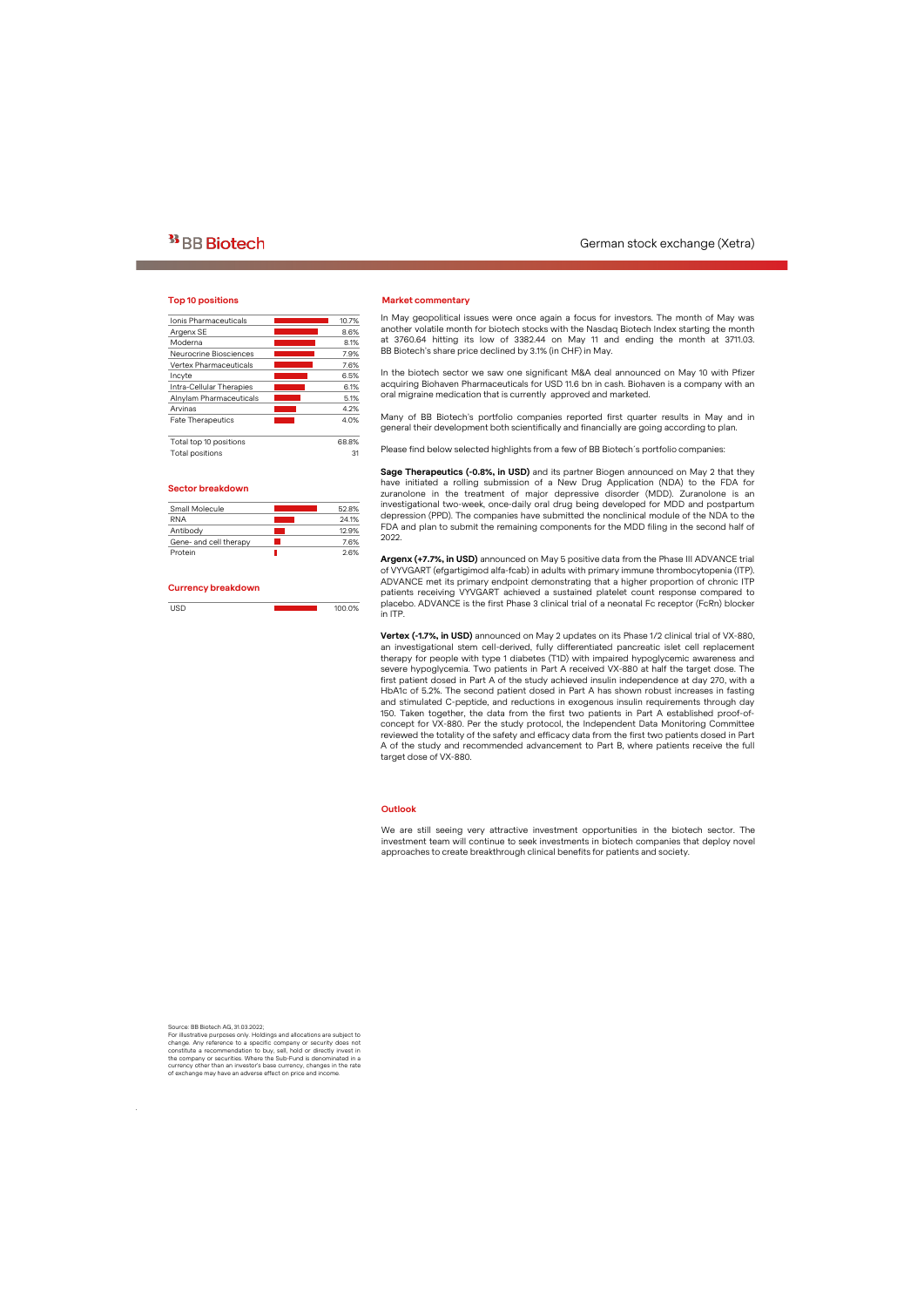#### **Risk and return profile Chances**

The investment company's objective is to generate attractive and competitive capital growth in the long term. It is therefore particularly suited to investors with an investment horizon of at least 5 years who want to selectively diversify their portfolio with investments in the biotechnology sector and who are willing to accept the equity risks typical of this sector.

### **Target market**

The investment company is suitable for retail and professional investors in Switzerland as well as for professional and semi-professional investors in Germany and the UK.

- Unique opportunity for European investors to access the global biotech sector, a noncyclical growth industry that is strongly supported by increasing demand, driven by demographic trends and life style changes.
- New innovative drugs and technologies are powering sustainable momentum in the biotech sector.
- Focus on a diversified portfolio of profitable companies as well as small and midcap companies with strong pipelines.
- Management Team with strong scientific and medical expertise. Renowned Board of **Directors**

**EU SFDR 2019/2088 product category:** Article 8

• Attractive dividend policy; Dividend payment of 5% p.a.

#### **Sustainability Profile – ESG**

## **Inherent risks**

- BB Biotech invests in equities. Equities are subject to strong price fluctuations and so are also exposed to the risk of price losses.
- Biotech equities can be subject to sudden substantial price movements owning to market, sector or company factors.
- BB Biotech invests in foreign currencies, which means a corresponding degree of currency risk against the reference currency.
- The price investors pay or receive, like other listed shares, is determined by supply and demand and may be at a discount or premium to the underlying net asset value of the Company.
- BB Biotech may take a leverage of up to 15%, which may lead to even higher price movements compared to the underlying market.

### **Board of Directors**

Dr. Erich Hunziker (Chairman) Dr. Clive Meanwell Dr. Thomas von Planta Prof. Dr. Mads Krogsgaard Thomsen Dr. Pearl Huang Laura Hamill

#### **Team Curaçao**

Rudy LeBlanc Hugo van Neutegem Jan Bootsma Nathalie Isidora-Kwidama

#### **Investor & Media Relations**



**Dr. Silvia Siegfried-Schanz** Investor Relations +41 44 267 72 66 ssc@bellevue.ch

#### **Management Team**



**Dr. Daniel Koller** Head Investment Management Team



**Dr. Samuel Croset** Portfolio Manager

.



**Claude Mikkelsen** Investor Relations +44 7557 048 577 cmi@bellevue.ch



**Felicia Flanigan** Portfolio Manager



**Dr. Maurizio Bernasconi** Portfolio Manager



portfolio-level

**Maria-Grazia Alderuccio** Investor Relations +41 44 267 67 14 mga@bellevue.ch



**Dallas Webb** Portfolio Manager



**Dr. Stephen Taubenfeld** Portfolio Manager



**Tanja Chicherio** Media Relations +41 44 267 67 07 tch@bellevue.ch



**Dr. ChristianKoch** Portfolio Manager

Bellevue Asset Management AG is responsible for portfolio management, finance, marketing, sales and administration of BB Biotech AG.





**Stewardship:** X Engagement X X Proxy Voting

**Exclusions:** X Compliance UNGC, HR, ILO X Controversial weapons X Norms-based exclusions **ESG Risk Analysis:** X ESG Integration Best-in-Class

**CO2 intensity (T CO2/mn USD sales):** 24.0 t (low) MSCI ESG coverage: 98% **MSCI ESG Rating (AAA - CCC):** A MSCI ESG coverage: 95%

Based on portfolio data as per 31.03.2022 (quarterly updates) – ESG data base on MSCI ESG Research and are for information purposes only; compliance with global norms according to the principles of UN Global Compact (UNGC), UN Guiding Principles for Business and Human Rights (HR) and standards of International Labor Organisation (ILO); no involvement in controversial weapons; norms-based exclusions based on annual revenue thresholds; ESG Integration: Sustainabiltiy risks are considered while performing stock research and portfolio construction; Best-in-class: systematic exclusion of "ESG laggards"; MSCI ESG Rating ranges from "leaders" (AAA-AA), "average" (A, BBB, BB) to "laggards" (B, CCC). Note: in certain cases the ESG rating methodology may lead to a systematic discrimination of companies or industries, the manager may have good reasons to invest in supposed "laggards". The CO2 intensity expresses MSCI ESG Research's estimate of GHG emissions measured in tons of CO2 per USD 1 million sales; for further information c.f. www.bellevue.ch/sustainability-at-